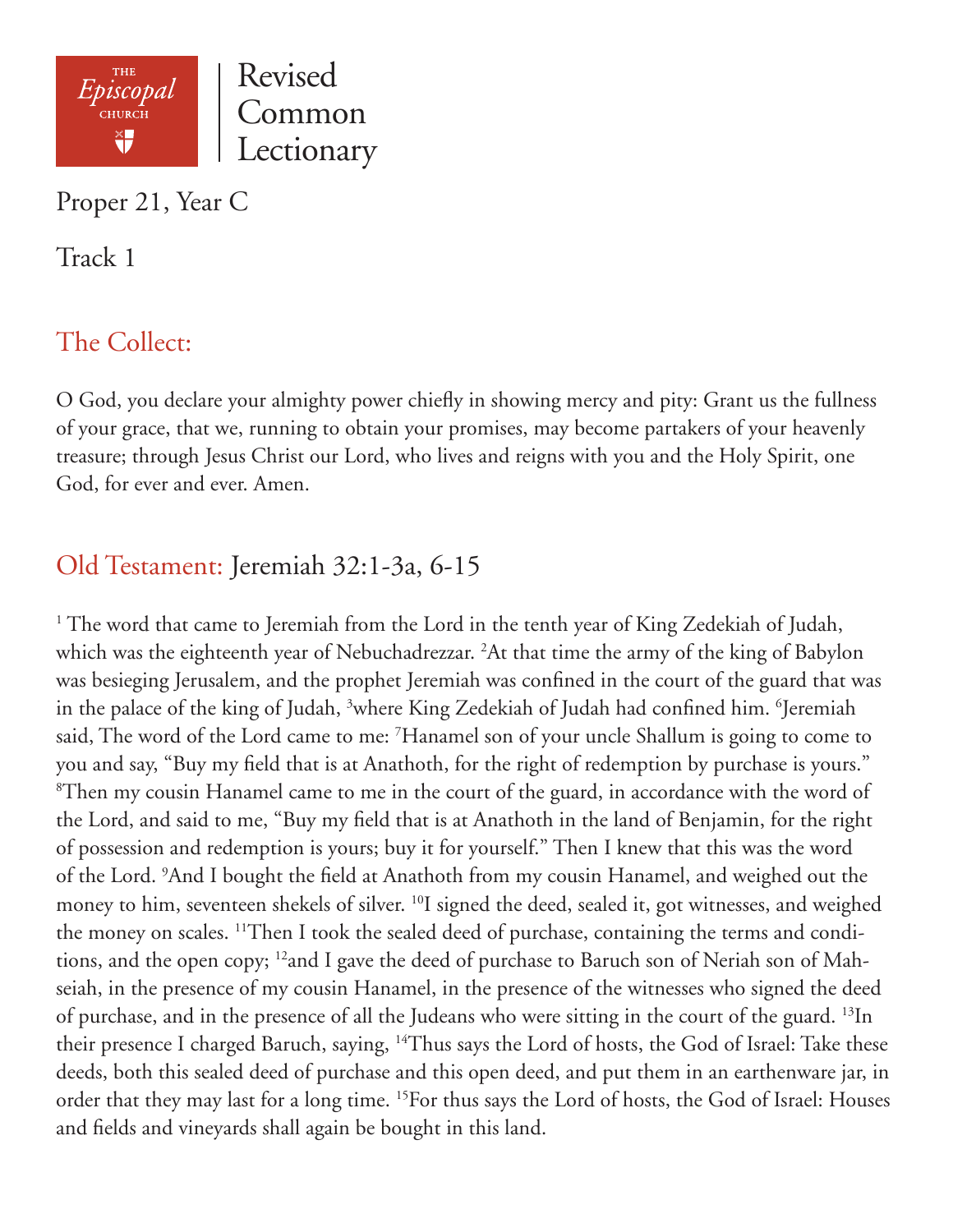### Psalm: Psalm 91:1-6, 14-16

<sup>1</sup> He who dwells in the shelter of the Most High,  $*$  abides under the shadow of the Almighty. 2 He shall say to the Lord, "You are my refuge and my stronghold, \* my God in whom I put my trust." <sup>3</sup> He shall deliver you from the snare of the hunter \* and from the deadly pestilence. <sup>4</sup> He shall cover you with his pinions, and you shall find refuge under his wings; \* his faithfulness shall be a shield and buckler. <sup>5</sup> You shall not be afraid of any terror by night,  $*$  nor of the arrow that flies by day;  $6$  Of the plague that stalks in the darkness,  $*$  nor of the sickness that lays waste at mid-day. <sup>14</sup> Because he is bound to me in love, therefore will I deliver him; \* I will protect him, because he knows my Name. <sup>15</sup> He shall call upon me, and I will answer him; \* I am with him in trouble; I will rescue him and bring him to honor. <sup>16</sup> With long life will I satisfy him, \* and show him my salvation.

## Epistle: 1 Timothy 6:6-19

 $6$  Of course, there is great gain in godliness combined with contentment; <sup>7</sup>for we brought nothing into the world, so that we can take nothing out of it; 8 but if we have food and clothing, we will be content with these. <sup>9</sup>But those who want to be rich fall into temptation and are trapped by many senseless and harmful desires that plunge people into ruin and destruction. <sup>10</sup>For the love of money is a root of all kinds of evil, and in their eagerness to be rich some have wandered away from the faith and pierced themselves with many pains. <sup>11</sup>But as for you, man of God, shun all this; pursue righteousness, godliness, faith, love, endurance, gentleness. 12Fight the good fight of the faith; take hold of the eternal life, to which you were called and for which you made the good confession in the presence of many witnesses.

<sup>13</sup> In the presence of God, who gives life to all things, and of Christ Jesus, who in his testimony before Pontius Pilate made the good confession, I charge you <sup>14</sup> to keep the commandment without